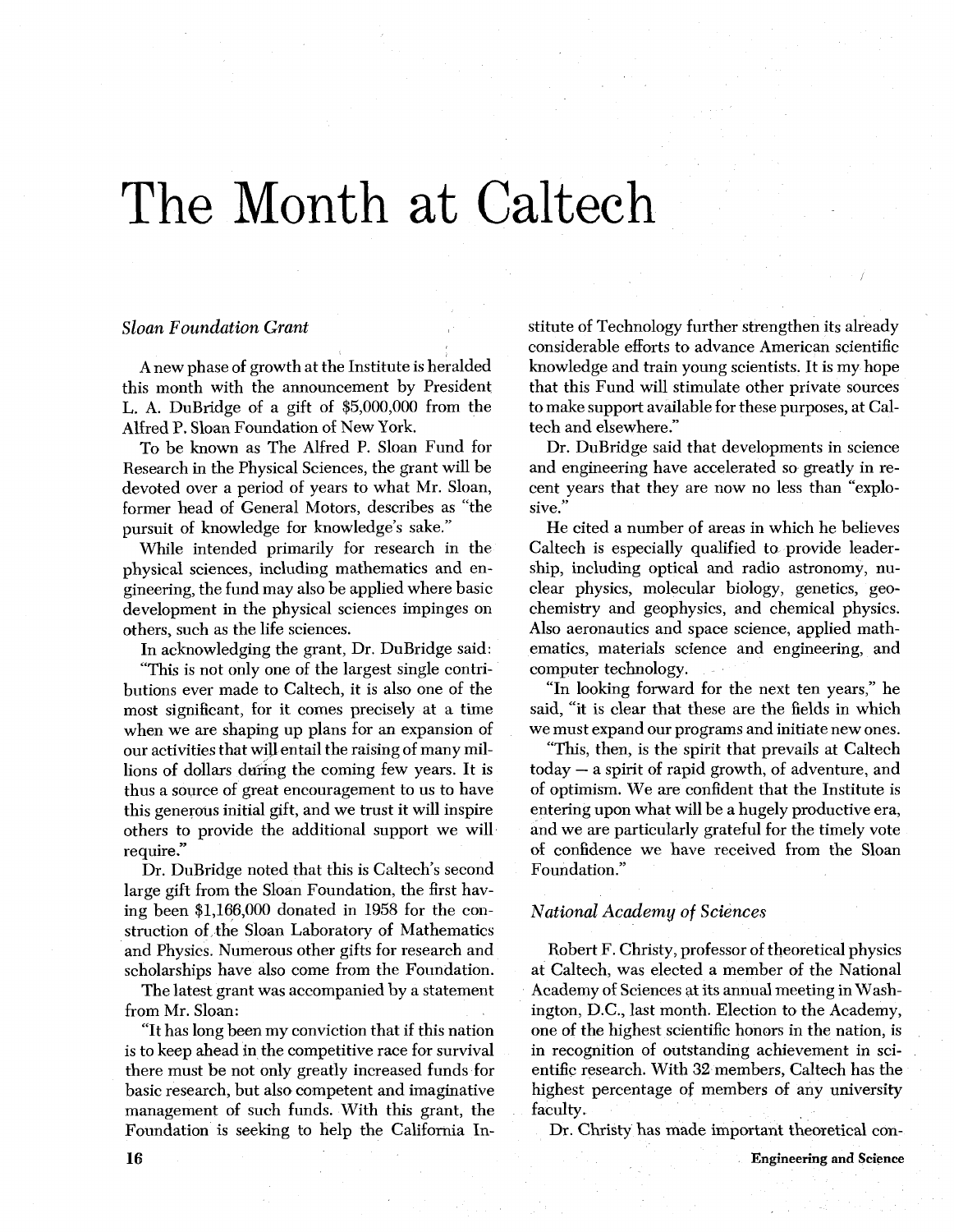### The Month at Caltech . . . *continued*

tributions in nuclear, high energy, and cosmic ray physics, and in astrophysics. He has made extensive studies of the reactions, energy levels, and structure of the light atomic nuclei in Caltech's Kellogg Radiation Laboratory. His work in theoretical physics, throughout his career, has always been closely associated with parallel work of experimentalists in the laboratory.

During World War I1 Dr. Christy was a member of the University of Chicago group that developed the first atomic pile, and of the team at Los Alamos, New Mexico, that produced the first atomic bomb. His contributions to the theory of neutron diffusion and nuclear reactors were significant, and the first atomic weapons incorporated features suggested by him.

Recently Dr. Christy has extended his studies to astrophysical problems, and has made substantial contributions to the nonlinear theory of stellar pulsations. His theoretical results are the first to show correspondence with the details of the light variations of pulsating stars.

Dr. Christy came to Caltech in 1946 from the University of Chicago. He also had taught at the Illinois Institute of Technology in Chicago ( 1941- 42 ) , the University of California at Berkeley ( 1937- 401, and the University of British Columbia in Vancouver, Canada ( 1935-37 ). He received his BA and MA degrees from the University of British Columbia, and his PhD from the University of California.



Robert F. Christy, NAS member

#### *Molecular Biology Award*

Robert S. Edgar, associate professor of biology at Caltech, has received the fourth annual United States Steel Foundation Award in Molecular Biology, administered by the National Academy of Sciences, in recognition of his development and application of the method of "conditional lethal mutants" to determine how genes control the development of a virus.

The development of the method of conditional lethal mutants for studies of viral genetics had its roots in earlier discoveries that mutant genes are both sensitive to temperature, and dependent in their behavior on the host material.

In 1960 Dr. Edgar and Richard H. Epstein, then a research fellow in biology at Caltech, formulated the principle that mutations of a virus which prevent its growth under one set of conditions (high temperature or restricting host) but not under another (low temperature or permissive host ) should occur in almost every gene whose product is a protein. From this principle they reasoned that mutations could be used to identify, by function, the individual genes in a virus, by determining the step in viral development that is blocked in a mutant under the growth-preventing conditions.

Dr. Edgar, in collaboration with Dr. Epstein and other scientists at Caltech and at the Laboratory of Biophysics of the University of Geneva, has played a leading role in developing this work, which has produced some of the most important advances in physiological and molecular genetics.

#### Carty *Medal*

Alfred H. Sturtevant, Thomas Hunt Morgan Professor of Biology, emeritus, was awarded the Carty Medal of the National Academy of Sciences at the 102nd annual meeting of the Academy in Washington, D.C., last month, "for noteworthy and distinguished accomplishment."

**A** major contributor to modern genetic theory through his analysis of hereditary patterns in the common fruit fly, Dr. Sturtevant was the first to map the locations on chromosomes of the genes associated with particular inherited characteristics, and to demonstrate the simple linear ordering of genes on chromosomes. His discoveries have led to better understanding of heredity and evolution, and they occupy a prominent position in modern genetics textbooks.

A member of the National Academy of Sciences, Dr. Sturtevant received its Kimber Genetics Award in 1957 "for his distinguished career as discoverer

18